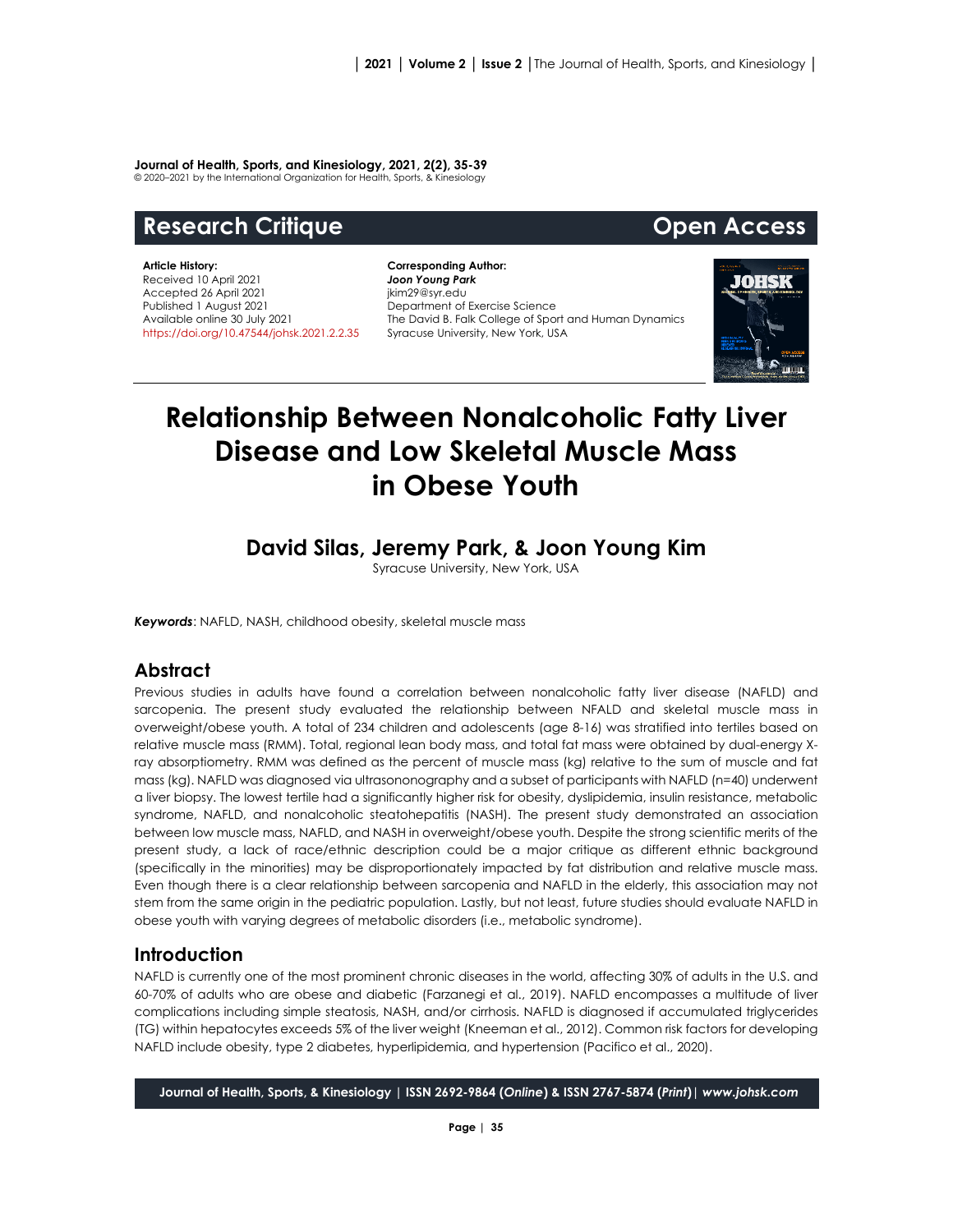Due to its nature of pathophysiology, NAFLD is often implicated with metabolic syndrome. Similar risk factors between the two disorder conditions are abdominal obesity, increased blood pressure, high levels of TG, insulin resistance, and glucose abnormalities (Pacifico et al., 2020). A significant overlap between these two suggests that patients diagnosed with NAFLD should be particularly weary of cardiovascular disease. The combination of a healthy diet and exercise routine has shown to be effective at preventing/ameliorating the unwanted effects of NAFLD on cardiometabolic health (Farzanegi et al., 2019). Previous studies have demonstrated a relationship between NAFLD and low skeletal muscle mass in the adult/geriatric population. However, there is a lack of research on the potential relationship between NAFLD characteristics and skeletal muscle mass profile in the pediatric population.

It is essential to study metabolic disorders such as NAFLD in children and adolescents (especially with obesity) in order to reduce the prevalence of disease and implement healthy lifestyle habits that will last through adulthood. To the best of our knowledge, the present study entitled "Nonalcoholic Fatty Liver Disease Is Associated with Low Skeletal Muscle Mass in Overweight/Obese Youths" is the first study to assess the relationship between skeletal muscle mass and NAFLD in a pediatric population (Pacifico et al., 2020).

### **Purpose**

The purpose of the present study was to determine if there was a correlation between low skeletal muscle mass and NAFLD in overweight/obese children and adolescents.

### **Methods**

A total of 234 children and adolescents (age 6-18 years) was recruited from the Clinics of the Department of Pediatrics (Sapienza University of Rome) for this study. Inclusion criteria was overweight/obese classification (body mass index [BMI] >85<sup>th</sup> percentile for age and sex), nondiabetic, free of chronic diseases and conditions that influence body composition. The pubertal status was measured by Tanner stage. Following an overnight fast, blood samples were collected to determine plasma glucose, insulin, total cholesterol, high-density lipoprotein cholesterol (HDL-C), TG, alanine aminotransferase (ALT), and aspartate aminotransferase (AST). Insulin resistance was assessed by the Homeostatic Model Assessment for Insulin Resistance (HOMA-IR) using fasting insulin and fasting glucose concentrations.

An ultrasonography of the liver was used to diagnose NAFLD. Diagnosis of NAFLD was based upon liver echogenicity exceeding that of the renal cortex and spleen, attenuation of ultrasound wave, loss of definition of the diaphragm, and poor delineation of the intrahepatic architecture. RMM was defined as the percent of muscle mass relative to the sum of muscle and fat mass. Appendicular skeletal muscle mass (ASM) was defined as the sum of the muscle mass in the four limbs (kg) and expressed as percent of body weight [ASM/weight (kg) x 100]. Following evaluation, a subset of obese participants (n=40) diagnosed with NAFLD underwent a percutaneous needle liver biopsy in order to screen for NASH.

Researchers examined the liver sample for liver steatosis, lobular/portal inflammation, hepatocyte ballooning, and fibrosis. Patients were diagnosed with NASH upon the presence of steatosis with necroinflammation and hepatocyte ballooning. The subjects were split into three tertiles based on RMM.

#### **Results**

The tertile with the lowest RMM had the greatest BMI, BMI standard deviation (BMI-SDS), waist circumference (WC), total body fat mass as well as the highest TG/HDL-C ratio, fasting insulin, and HOMA-IR (Table 1), leading the highest prevalence of metabolic syndrome and NAFLD. Under standardized age, sex, and Tanner stage, children in the lowest tertile of RMM had the highest risk for NAFLD (OR=2.80, 95% CI=1.57-5.02) compared with those in the other two tertiles. This association mostly persisted even after adjusting for potential confounders including central obesity, elevated blood pressure, elevated TG, low HDL-C, and insulin resistance. In the subset of participants that underwent a liver biopsy, 24 children tested positive for NASH, while 16 tested negative. Children with NASH showed significantly lower RMM [mean, 55.7 (SD, 6.0) vs. 63.4 (6.0) %; P<0.0001] and lower ASM/weight index [mean, 25.6 (SD, 2.8) vs. 28.6 (2.9) %; P=0.006].

NASH was most common in the lowest tertile of RMM [70.8 (95% CI, 61.8-79.8) % vs. 29.2 (20.2- 38.2) %; P<0.001] as well as in the lowest tertile of ASM/weight index compared to those in the other two tertiles [62.5 (95% CI, 47.5-77.5) % vs. 37.5 (22.5-52.5) %; P<0.003, respectively]. After controlling for age, sex and Tanner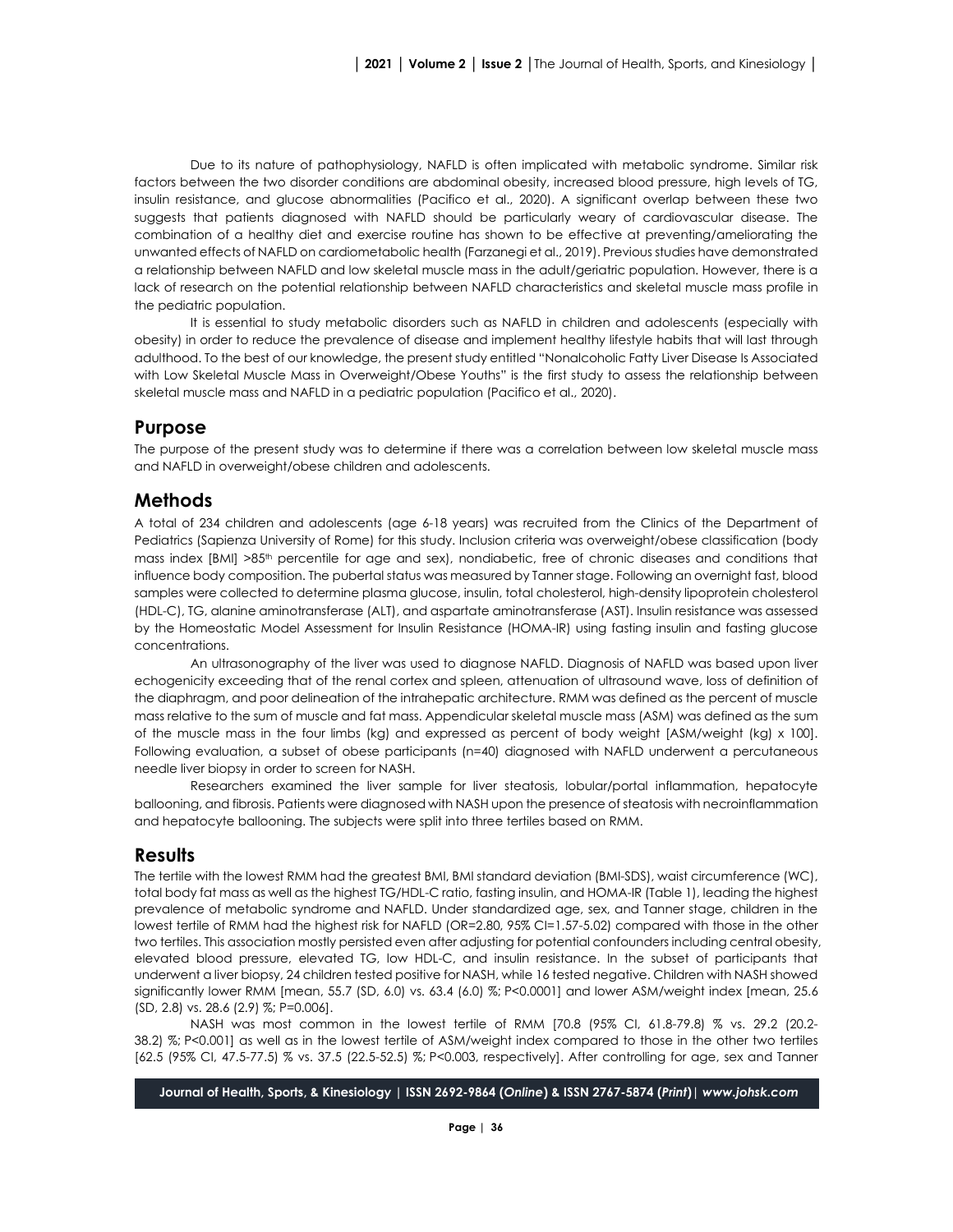stage; the risk of NAFLD (OR=2.99, 95% CI =1.41-6.31) in the lowest tertile of ASM/weight index was significantly higher compared to that in the other two tertiles. Overall, RMM appeared to be negatively correlated with WC, diastolic BP, ALT, TG, TG/HDL-C ratio, insulin, and HOMA-IR.

|                          | <b>Relative Muscle Mass (RMM)</b> |                |                    |          |
|--------------------------|-----------------------------------|----------------|--------------------|----------|
|                          | Tertile I                         | Tertile II     | <b>Tertile III</b> | P        |
| Number of subjects       | 78                                | 75             | 81                 |          |
| Age, years               | 11.3(2.3)                         | 11.5(2.8)      | 12.5(3.0)          | 0.06     |
| Male sex, n (%)          | 38 (48.7)                         | 33(44.0)       | 61(75.3)           | 0.001    |
| Prepubertal Status       | 15 (19.2)                         | 16(21.3)       | 14 (17.2)          | 0.26     |
| Weight, kg               | 65.0 (21.0)                       | 59.3 (22.1)    | 64.1(21.1)         | 0.21     |
| Height, cm               | 149.7 (14.4)                      | 151.7(17.4)    | 158.9 (18.0)       | 0.01     |
| BMI ( $kg/m2$ )          | 28.3(4.5)                         | 24.7(3.7)      | 24.6(3.3)          | < 0.0001 |
| <b>BMI-SD</b> score      | 2.13(0.40)                        | 1.70(0.39)     | 1.60(0.39)         | < 0.0001 |
| Waist circumference, cm  | 91.2 (13.2)                       | 84.8 (14.0)    | 84.6 (12.0)        | 0.002    |
| Systolic BP, mmHg        | 111(11)                           | 111(9)         | 112(13)            | 0.81     |
| Diastolic BP, mmHg       | 69 (9)                            | 68 (8)         | 69 (9)             | 0.82     |
| Total cholesterol, mg/dL | 170 (39)                          | 177 (50)       | 163(41)            | 0.19     |
| HDL-C, mg/dL             | 46 (13)                           | 47 (12)        | 49 (10)            | 0.17     |
| Triglycerides, mg/dL     | $97(72-141)$                      | 91 (65-128)    | 76 (52-123)        | 0.031    |
| TG/HDL-C ratio           | $2.1(1.3-3.6)$                    | $1.9(1.2-3.3)$ | $1.6(0.9-2.8)$     | 0.029    |
| AST, U/L                 | 25 (20-34)                        | 25 (20-30)     | 23 (19-29)         | 0.22     |
| ALT, U/L                 | 25 (17-47)                        | 22 (15-35)     | 20 (15-32)         | 0.15     |
| Glucose, mg/dL           | 4.8(0.8)                          | 4.8(0.45)      | 4.8 (0.39)         | 0.84     |
| Insulin, µU/mL           | 18 (12-24)                        | $14(9-19)$     | $13(9-18)$         | 0.004    |
| <b>HOMA-IR</b>           | $3.7(2.5-4.8)$                    | $2.8(1.9-3.9)$ | $2.8(2.0-4.0)$     | 0.015    |
| Total body fat mass, kg  | 28.0 (10.0)                       | 22.8 (9.0)     | 19.0(5.9)          | < 0.0001 |
| Total lean body mass, kg | 31.4(9.6)                         | 32.5(12.7)     | 39.6 (14.6)        | < 0.0001 |
| RMM, %                   | 53.0 (3.3)                        | 58.9 (1.5)     | 66.9 (4.8)         | < 0.0001 |
| ASM, kg                  | 15.1 (4.36)                       | 15.5(7.0)      | 20.7 (7.94)        | < 0.0001 |
| ASM/weight index, %      | 24.5 (1.73)                       | 26.2 (2.86)    | 30.8 (7.42)        | < 0.0001 |
| ASM/ht2                  | 6.7(1.0)                          | 6.4(1.6)       | 7.6(2.0)           | 0.001    |
| NAFLD, n (%)             | 43 (55.2)                         | 25(33.3)       | 27 (33.3)          | 0.006    |

*Table 1. Characteristics of Study Population According to Tertiles of RMMa . (Adapted from Table 1 of original research study [Pacifico et al. Frontiers in Pediatrics, 8; 1–8]).*

*RMM, relative muscle mass; BMI, body mass index; BMI-SDS, BMI-SD score; BP, blood pressure; TG, triglycerides; HDL-C, high-density lipoprotein cholesterol; AST, aspartate aminotransferase; ALT, alanine aminotransferase; HOMA-IR, homeostasis model assessment of insulin resistance; ASM, appendicular skeletal muscle mass*.

<sup>a</sup>*Tertile I, RMM: < 56.72; tertile II, RMM: 56.72–61.99; tertile III, RMM: > 61.99*.

*Results are expressed as n (%), mean (SD) or median (interquartile range)*

#### **Conclusion**

This study concluded that overweight/obese youth with lower muscle mass have a greater risk of NAFLD compared to those with higher muscle mass, and this inverse relationship between NAFLD and muscle mass in children and adolescents is independent from anthropometric/metabolic variables. In addition, overweight/obese youth with lower muscle mass demonstrate a greater prevalence of cardiometabolic risk factors (e.g., central obesity, dyslipidemia, and insulin resistance) and are at a higher risk for metabolic syndrome.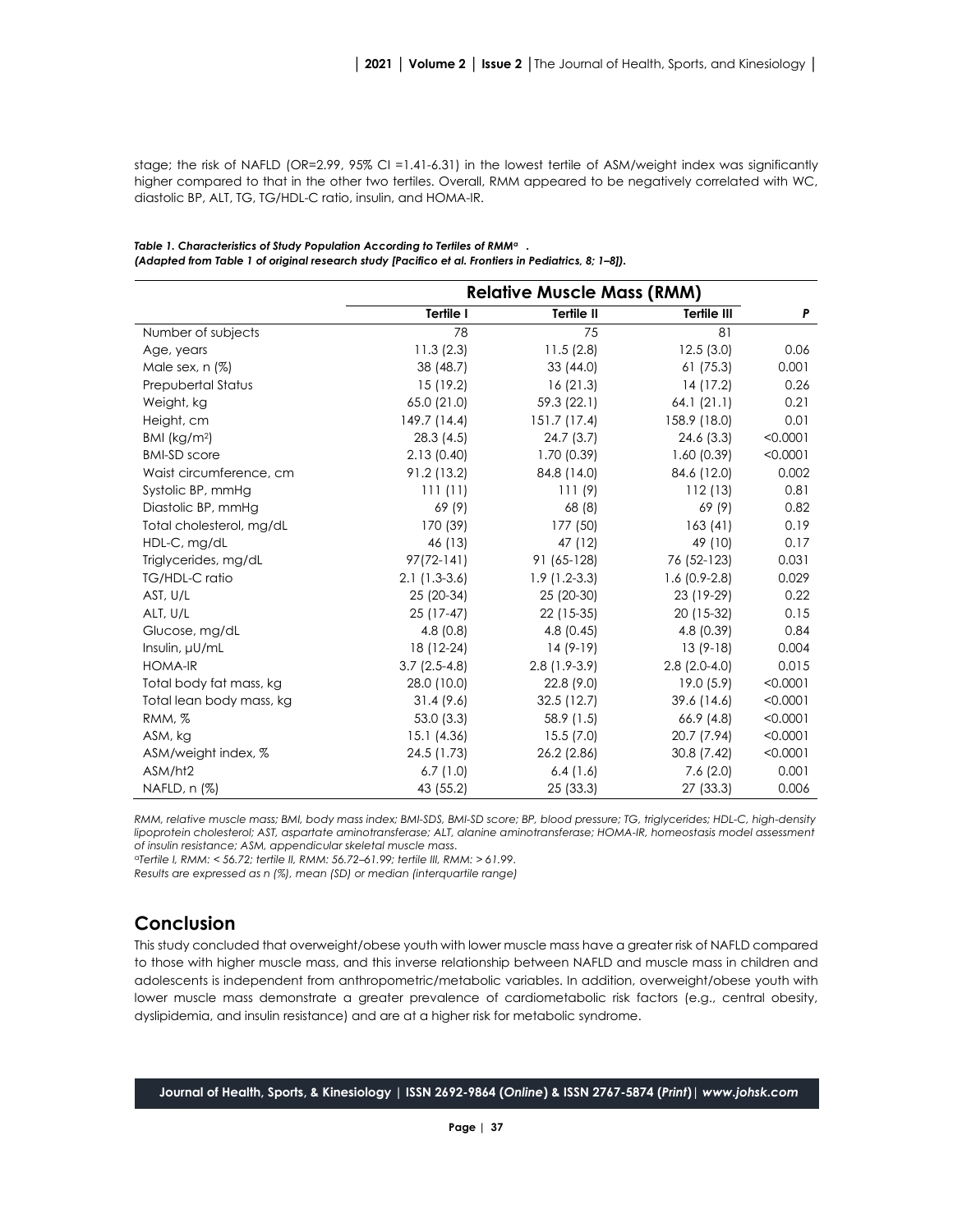#### **Critique**

The present study found that overweight/obese youth with lower muscle mass have a greater risk of NAFLD/NASH and other metabolic diseases compared to those with higher muscle mass. The researchers assessed the muscle mass of participants by using both RMM and ASM, as opposed to only using a single metric of assessing muscle mass. Using multiple metrics of muscle mass is ideal because it reduces the likelihood of lurking variables that may arise from disproportionate skeletal muscle distribution between participants.

Although the researchers standardized the data based on age, sex, and tanner stage, potential ethnic variations of participants Were not considered. Ethnicity likely plays a very influential role as it can impact both fat distribution (stemming from unique genetics, socioeconomic status, diet, etc.) (Robinson et al., 2012) and RMM (Silva et al., 2009).

Moreover, considering that NAFLD and sarcopenia is often associated with metabolic syndrome, it may be useful to study metabolic syndrome-related variables aside from obesity and insulin resistance such as inflammation (i.e., C-reactive protein) as well as markers of muscle breakdown (i.e., creatine kinase). The present study alludes to previous studies that linked sarcopenia and NAFLD in the adult/geriatric populations (Kim et al., 2017). Indeed, the mechanism by which NAFLD and sarcopenia are linked may differ between children and adults. In adults/elderly, sarcopenia is largely attributed to the progressive loss of motor neurons over time, resulting in a preferential loss of type II muscle fibers (Larsson et al., 2019). Type II muscle fiber loss in aging adults has been linked to hormonal changes (i.e., testosterone) and a reduction of available satellite cells (Walston, 2012).

In addition, environmental factors (i.e., poor diet and/or poor exercise), chronic inflammatory diseases (i.e., rheumatoid arthritis), and mitochondrial abnormalities (i.e., mutations in mitochondrial DNA) can further degrade muscle mass in adults (Kvorning et al., 2015; Walston, 2012). At any rate, the relationship between sarcopenia and NAFLD in pediatrics may arise from overlapping factors as adults. In both children and adults, malnutrition and a sedentary lifestyle contribute to the development of sarcopenia (Gilligan et al., 2020). However, sarcopenia in children may be more influenced by these factors in particular because children appear to be less prone to declining anabolic hormones/mitochondrial dysfunctions that parallel aging and have usually been exposed to environmental stresses for a much shorter period of time compared to adults.

Therefore, studying the effects of an intervention of a healthy diet and/or exercise program in a sample of pediatric patients with prior substandard diets/physical activity levels may provide more insight on the role of diet/exercise in the relationship between childhood sarcopenia and NAFLD. Phenotyping of both type I and type II muscle fibers may lead to novel findings on the potentially unique mechanisms of pediatric sarcopenia (compared to adults). Finally, future studies should try to obtain a larger and more diverse sample and evaluate a wider range of variables.

#### **References**

- Farzanegi, P., Dana, A., Ebrahimpoor, Z., Asadi, M., & Azarbayjani, M. A. (2019). Mechanisms of beneficial effects of exercise training on non-alcoholic fatty liver disease (NAFLD): Roles of oxidative stress and inflammation. *European Journal of Sport Science*, *19*(7), 994–1003. <https://doi.org/10.1080/17461391.2019.1571114>
- Gilligan, L. A., Towbin, A. J., Dillman, J. R., Somasundaram, E., & Trout, A. T. (2020). Quantification of skeletal muscle mass: sarcopenia as a marker of overall health in children and adults. *Pediatric Radiology*, *50*(4), 455–464. [https://doi.org/10.1007/s00247](https://doi.org/10.1007/s00247-019-04562-7)-019-04562-7
- Kim, G., Kang, S. H., Kim, M. Y., & Baik, S. K. (2017). Prognostic value of sarcopenia in patients with liver cirrhosis: A systematic review and meta-analysis. *PLoS ONE*, *12*(10), 1–16. <https://doi.org/10.1371/journal.pone.0186990>
- Kneeman, J. M., Misdraji, J., & Corey, K. E. (2012). Secondary causes of nonalcoholic fatty liver disease. *Therapeutic Advances in Gastroenterology*, *5*(3), 199–207[. https://doi.org/10.1177/1756283X11430859](https://doi.org/10.1177/1756283X11430859)
- Kvorning, T., Kadi, F., Schjerling, P., Andersen, M., Brixen, K., Suetta, C., & Madsen, K. (2015). The activity of satellite cells and myonuclei following 8 weeks of strength training in young men with suppressed testosterone levels. *Acta Physiologica (Oxford, England)*, *213*(3), 676–687[. https://doi.org/10.1111/apha.12404](https://doi.org/10.1111/apha.12404)

**Journal of Health, Sports, & Kinesiology | ISSN 2692-9864 (***Online***) & ISSN 2767-5874 (***Print***)|** *www.johsk.com*